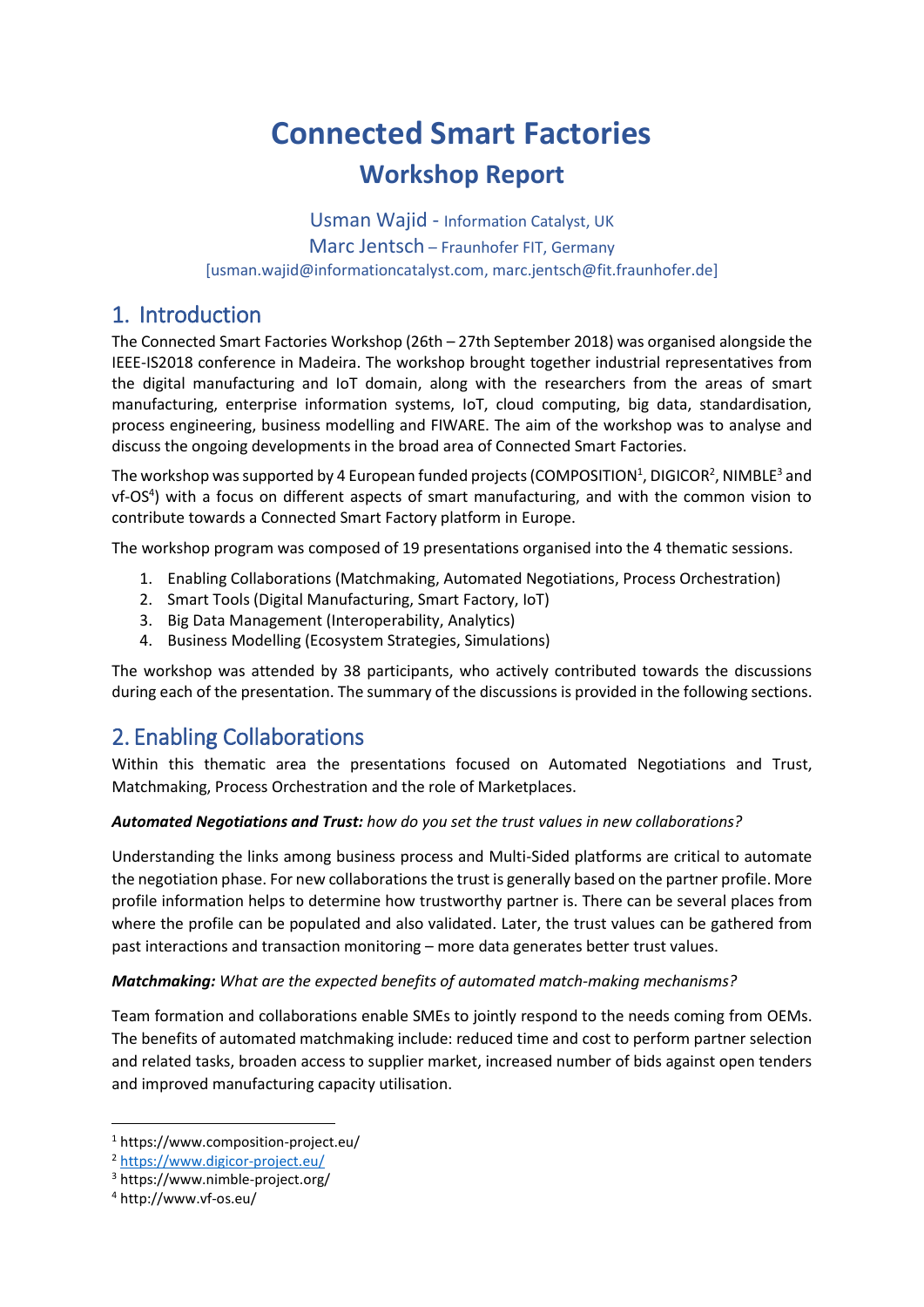*Process Orchestration: What key features of a process design and execution environment can effectively support agile collaborations in digital manufacturing platforms?*

A shared (web-based) process environment can support effective collaborations by interlinking and executing distributed activities in a reliable and transparent way. The key attributes for such a process environment include: support for distributed and parallel process design, two way communication between physical and virtual world to synchronise physical world activities with different activities/tasks in the process, real-time monitoring and alerting of process status, role-based access to processes, interoperability/standardisation of the data-exchange as well as security and privacy of information being processed through the process environment.

#### *Marketplace: how to ensure integrity of data and (agent) behaviours in electronic marketplaces?*

With the increasing number of electronic marketplaces, there is a need to develop trust models and governance mechanisms that ensure integrity of exchanged data as well as governance of the software agents that operate in the marketplace. For example, a rogue software agent can participate in multiple auctions e.g. to create artificial price hike or to damage the business transaction. The governance mechanisms can impose policies to control certain behaviours and the intelligent decision making of agents in the negotiation processes. This also includes the mechanisms for some kind of traceability on how decisions have been reached. Thus, the topic of governance is quite hot and open at the moment. While emphasising on the mechanisms for structured interactions and conflict resolution, the digital platform developers/owners also need to pay attention to the governance and trust-building mechanisms. Recent advancements in this area include the use of Blockchain for reputation models and to govern B2B interactions and transactions.

### 3. Smart Tools

Within this thematic area the presentations focused on Smart Manufacturing and Control, Enterprise Integration, IoT Tools for Smart Factories and SDKs for Smart Factories.

#### *Smart Manufacturing: what are the key focus areas for smart manufacturing tools?*

There are extensive efforts on the data front, where new approaches are being devised to allow aggregated and meaningful data to be presented to the smart manufacturing tools and services. Standardisation is also a key area where there is increasing traction on some standards, such as OPC-UA for bringing shop-floor data to higher level services. However, the implementation of smart factory tools often overlooks the use of standards. This fact endangers the iinteroperability among platforms hampering the creation of a healthy ecosystem where large platforms offer services to other platforms.

#### *Enterprise Integration: Why enterprise integration is relevant to the smart manufacturing domain?*

The future of manufacturing is about Connected Smart Factories where intra-factory (value chain) and inter-factory (supply chain) need to be aligned to deliver products and services on time. When integrating data from the shop-floor into a central information management system, BPMN based business process models can be used to connect shop-floor data with relevant systemsin a smart way.

#### *SDK for Smart Factories: How the SDK can be presented to the users?*

The SDK can be offered to the users as a bundled set of libraries or as an integral part of a visual tool such as process environment (in the vf-OS project), where the process designer is used for visual composition of different services in an application.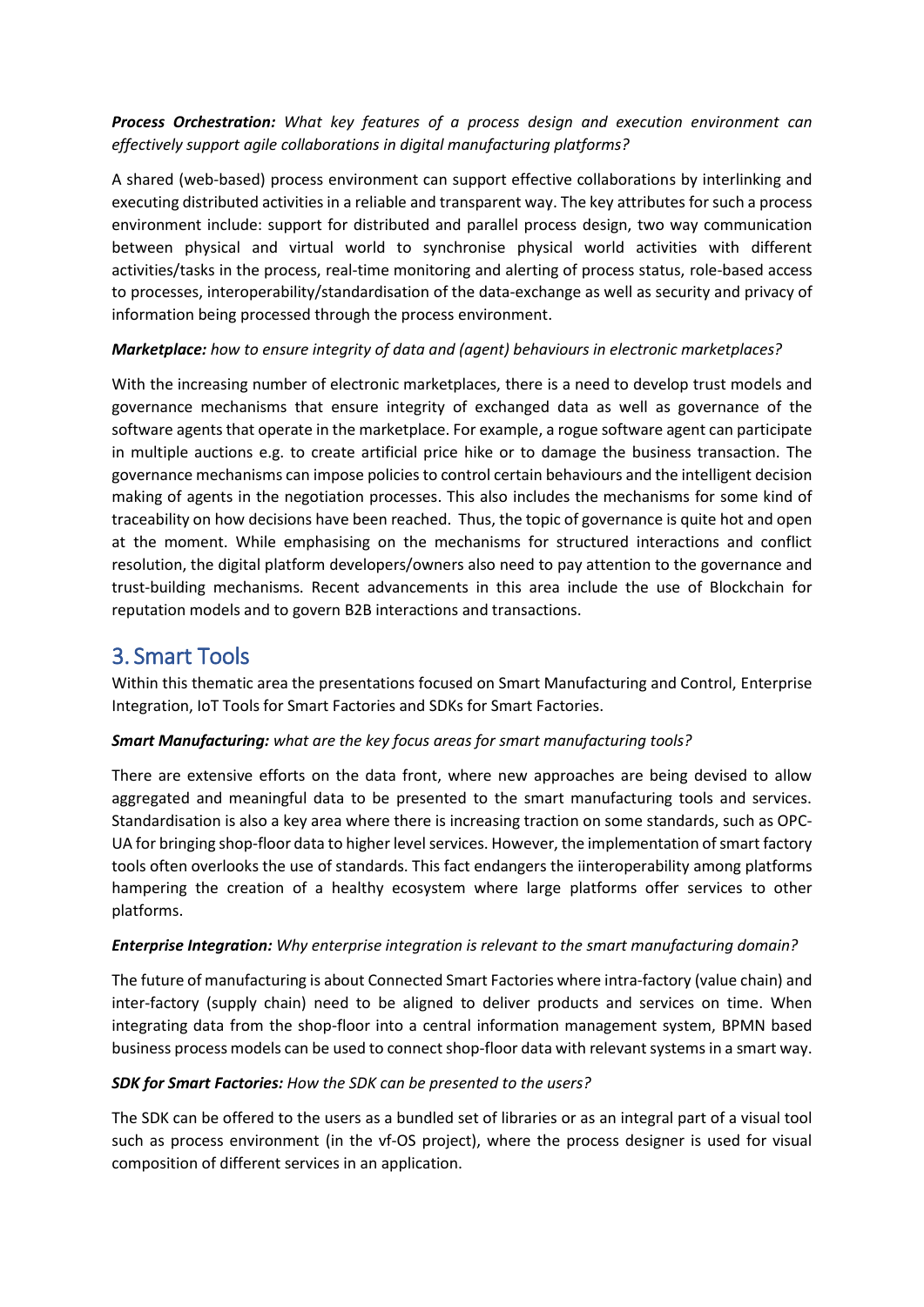#### *IoT Toolkit: How to address the lack of test datasets required to develop and test IoT applications?*

An example is the vf-OS IO Toolkit that facilitates driver development by using a drag and drop approach. However, the lack of relevant data for testing and training is a real problem faced by the developers. A way around this problem is to work with reference and/or generated datasets e.g. International Data Spaces [\(https://www.internationaldataspaces.org/\)](https://www.internationaldataspaces.org/) offers valuable resources here. The developed solutions can be tested through automated testing and benchmarking techniques.

#### *Planning Tools for Complex Supply Chains: How a planning tool can help in distributed Supply Chains?*

Big companies are transferring the coordination of tender processes to Risk Sharing Partners e.g. Airbus has selected a small number of RSPs from the Tier 1 suppliers list to manage the supply chain downstream. In such situations the planning tools (e.g. tender facilitator) plays a crucial role to conduct the overall process, allocate partners to components and subcomponents as well as planning and scheduling of procurement processes.

# 4. Big Data Management

Within this thematic area the presentations focused on the techniques for big data management in digital platforms.

#### *Data Management: What problems are critical for the big data management platform?*

The critical issues for managing big data include: establishing trust in the storage and processing aspects of data management, preserving data integrity, only sharing data with trusted entities, clarifying point of truth for distributed datasets, managing ownership of data throughout the value chain and ensuring seamless access for application and services

#### *Data Harmonization: How can manufacturing companies, with limited technical knowledgebase, acquire relevant tools to manage their data?*

The lack of relevant standards for harmonising different data formats is one of the issues that hinders the wider adoption of digital manufacturing platforms. This is also the issue for establishing interoperability between different platforms. UBL (Universal Business Language), DOM.ONTO or eCl@ss are interesting initiatives that provide ontologies to be applied in this field. In the case of manufacturing and IoT devices there is a lack of ontologies making it very difficult to provide data maps. One recommendation is to consult relevant experts. Another alternative is through crowdsourcing techniques, where more data-maps contribute towards richer reference models.

#### *Data Analytics: What analytic techniques are needed or currently sought for?*

Digital platforms handle and manage a lot of data, not much of it is used for market exploitation. Statistical models are quite underrated these days, although they are good enough for most analytic scenarios. Artificial Intelligence based analytic techniques are getting a lot of attention these days. In essence, AI techniques kick-in or augment statistical analysis when there is uncertainty. At the end, complex analytics should be easier to maintain and user friendly.

# 5. Business Modelling

Within this thematic area the presentations focused on Simulations for Business Modelling and the development of ecosystem around digital platforms.

#### *Business Model Simulations: Can simulations be used to evaluate business models?*